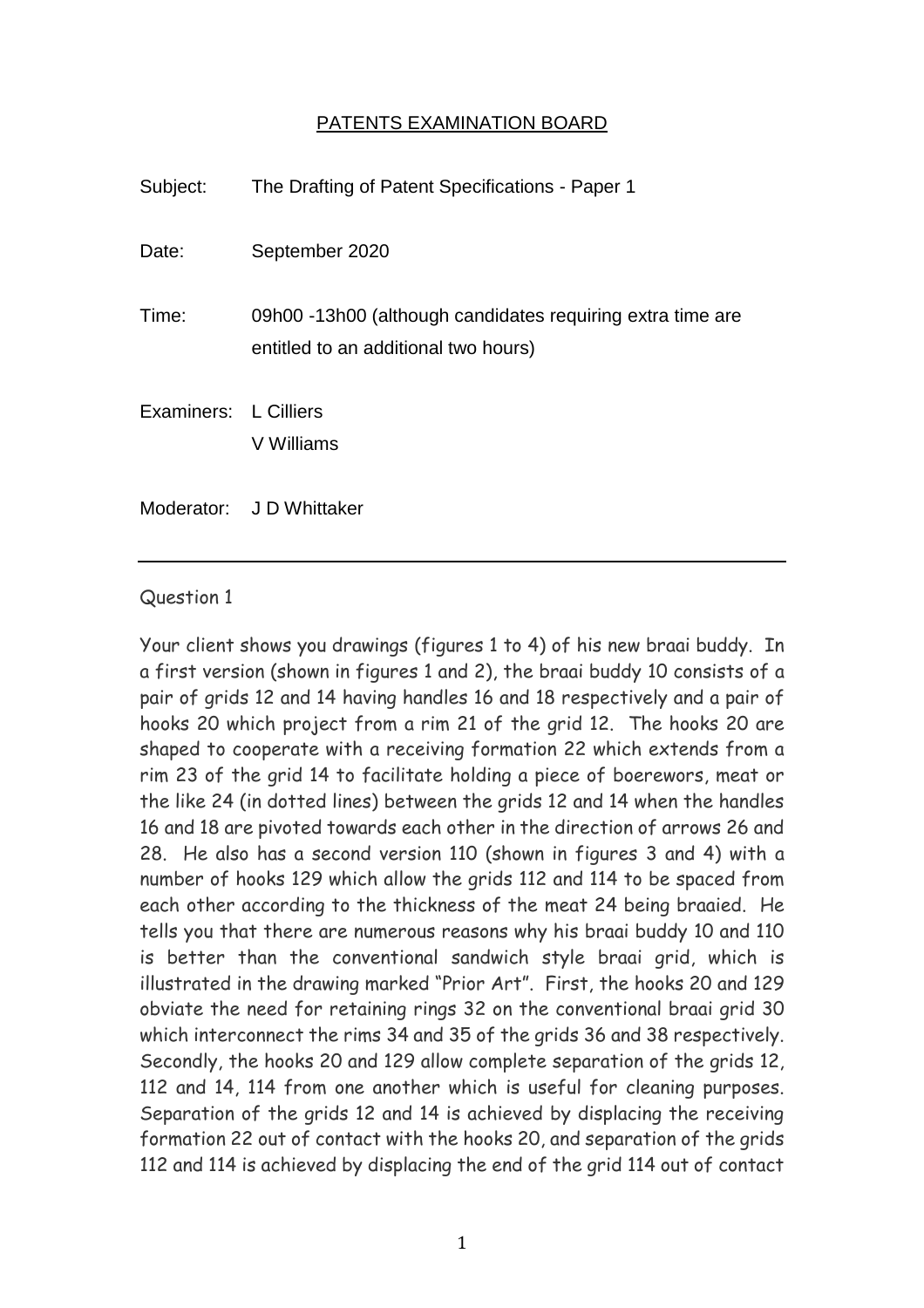with the hooks 129. Thirdly, the ability to separate the grids 12, 112 and 14, 114 during braaiing means that it is easier, if the need arises, to turn one piece of meat relative to others sandwiched between the grids.

The candidate is required to identify the inventive feature(s) of the invention, and to draft up to three claims to protect the above invention.

## Question 2

Your client tells you that she has designed a new tamper-evident closure for a container. She shows you a partial longitudinal section of an upper portion of a container incorporating her tamper-evident closure 10 (see figure 5 of the drawings), and explains that her tamper-evident closure includes a first formation on a plastic closure 18, and a second formation on an upper portion of a glass bottle 12. The closure 18 includes a thread 16 which is designed for complimentary screw threaded engagement with a thread 14 on the upper portion of the glass bottle 12. The second formation of the tamper-evident closure comprises an annular collar 20 on the bottle 12 defining a flat lower surface extending outwardly from the neck of the bottle to a right angle edge 22, and the first formation of the tamperevident closure includes a flange 24 on the closure 18 which extends inwardly from a ring member 32, forming a right angle edge 26, to an inner edge defining an opening 28. As can be seen, the wall thickness of the ring member 32 is significantly thinner than the wall thickness of the rest of the closure 18, thereby defining a zone of weakness for the tamper-evident closure 10. When a user attempts to remove the closure 18, the flange 24 abuts the lower flat surface of the annular collar 20 and resists the removal of the closure 18 from the bottle 12. As the closure 18 is rotated further by the user, and hence displaced further in the direction of the arrow 30, the ring member 32, designed as a zone of weakness, breaks to allow the closure 18 to be removed from the bottle 12. If the closure 18 is subsequently screwed back onto the top of the bottle 12 i.e. displaced in the direction of the arrow 34, the broken ring member 32 serves as evidence of tampering by indicating that the tamper evident closure 10 is no longer intact.

Your client tells you that there is a tamper-evident product on the market, but that this product works differently to her design. She explains that the conventional tamper-evident product comprises a separate shrink film (a film of polymeric material) which is placed over the top of a bottle so as